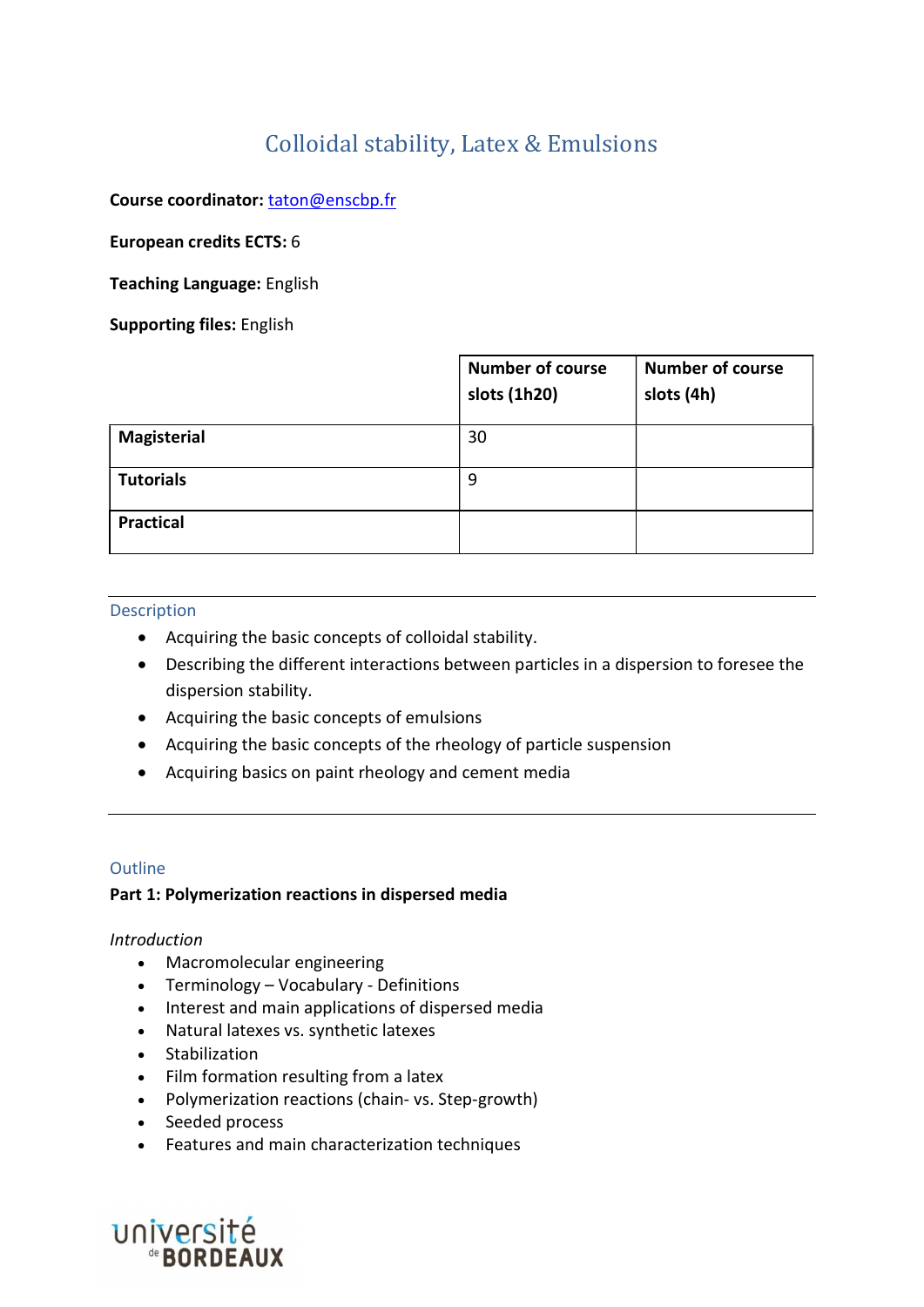# Double Master in Polymer Science



Polymerization in dispersed media (mechanisms, kinetics)

- Advantages Various cases
- Polymerization in dispersion
- Polymerization in suspension
- Polymerization in emulsion
- Polymerization in inverse emulsion
- Polymerization in miniemulsion
- Polymerization in microemulsion

## Raw materials

- Monomers
- Surfactants
- Initiators
- Transfer agents
- Additives

# Examples of industrial latexes

- Acrylic-type
- Acetate-type
- SBR

# Examples of hybrid organic / inorganic latexes

- Strategies Interest
- Composites latexes by polymerization in situ from a metallic oxide
- Nanocomposites based on clay
- Coating of a latex by an inorganic component

## Controlled radical polymerization in dispersed media

## Part 2: Colloidal stability

## Colloidal dispersions

- Definition
- Classification
- Examples
- Preparation methods
- Introduction to formulation
- Introduction to colloidal stability

## Gravity instability and method to counter it

- Origin
- Rate of precipitation
- Slowing of particles movement

# Surface instability and method to counter it

- Surface energy
- Ostwald ripening



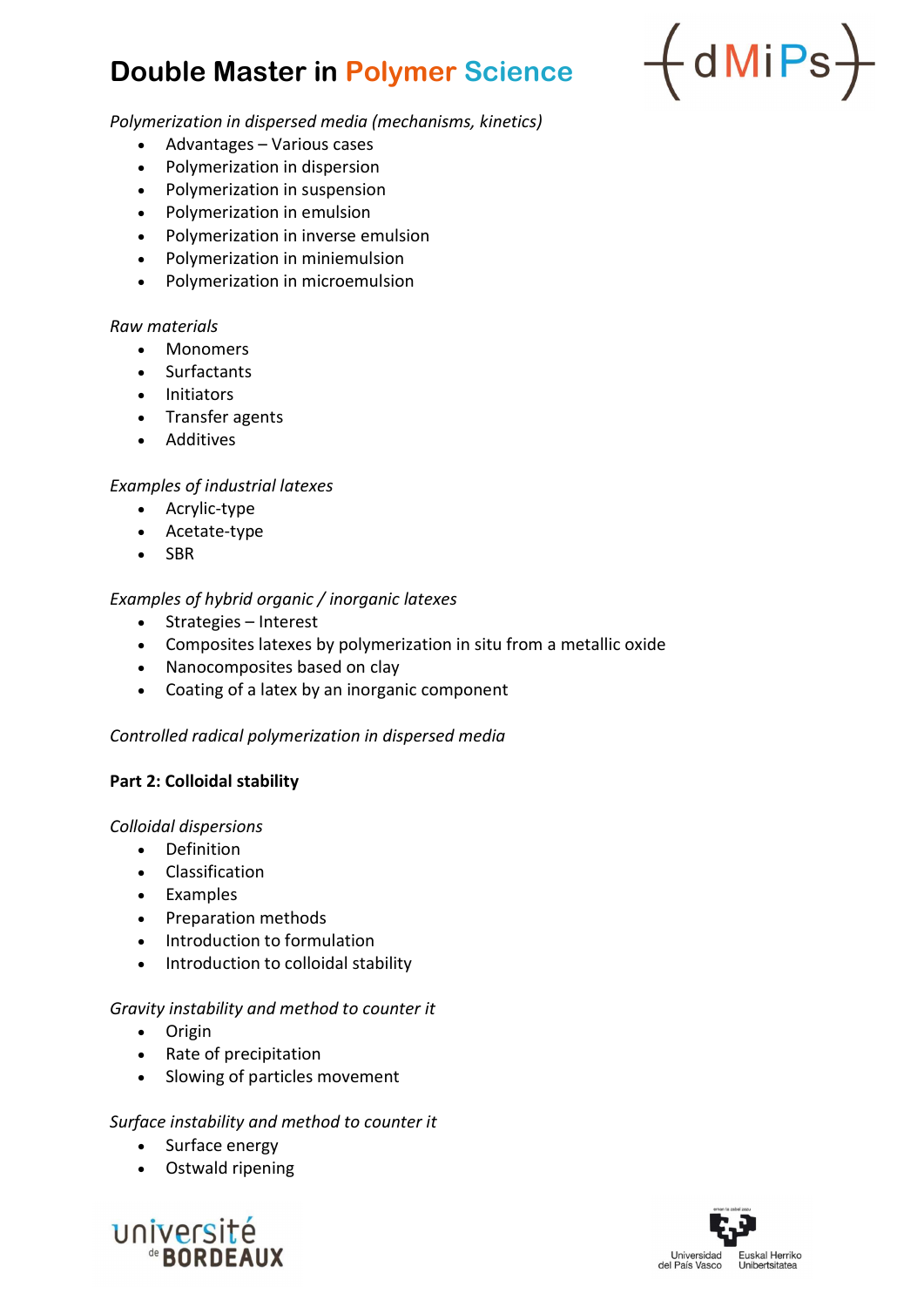# Double Master in Polymer Science



- Dissolution-crystallization process
- Mechanisms of Aggregation
- Types of aggregates

# Stabilization by electrostatic approach

- Van der Waals interactions; the Hamaker theory
- Expression of van de Waals energy between particles and influence of different parameters
- Electrostatic interactions: origin, range and intensity
- DLVO theory
- Definition of the critical coagulation concentration

# Other types of interactions

- Steric interactions
- Bridging interactions
- Depletion interactions

# Part 3: concepts of emulsions

# Overviews about emulsions

- Definitions
- Different types of emulsions
- Drop size distribution
- Clarification: emulsions, microemulsions, nanoemulsions, miniemulsions

# Interfaces and energies

- What is the meaning of "immiscible fluids"?
- Surface energy of an emulsion
- Metastability or thermodynamic stability?
- Surface stabilizer
- Adsorption: spontaneous, reversible or irreversible

# Elaboration of emulsions

- Mechanical energy
- Phase inversions

## Dispersion states/interactions

- Reminder of the interaction between drops and consequences on the dispersion state of emulsions
- Creaming/sedimentation
- Special focus on depletion

## Metastability of emulsions

- Ostwald ripening
- Coalescence

# Mechanical properties of emulsions